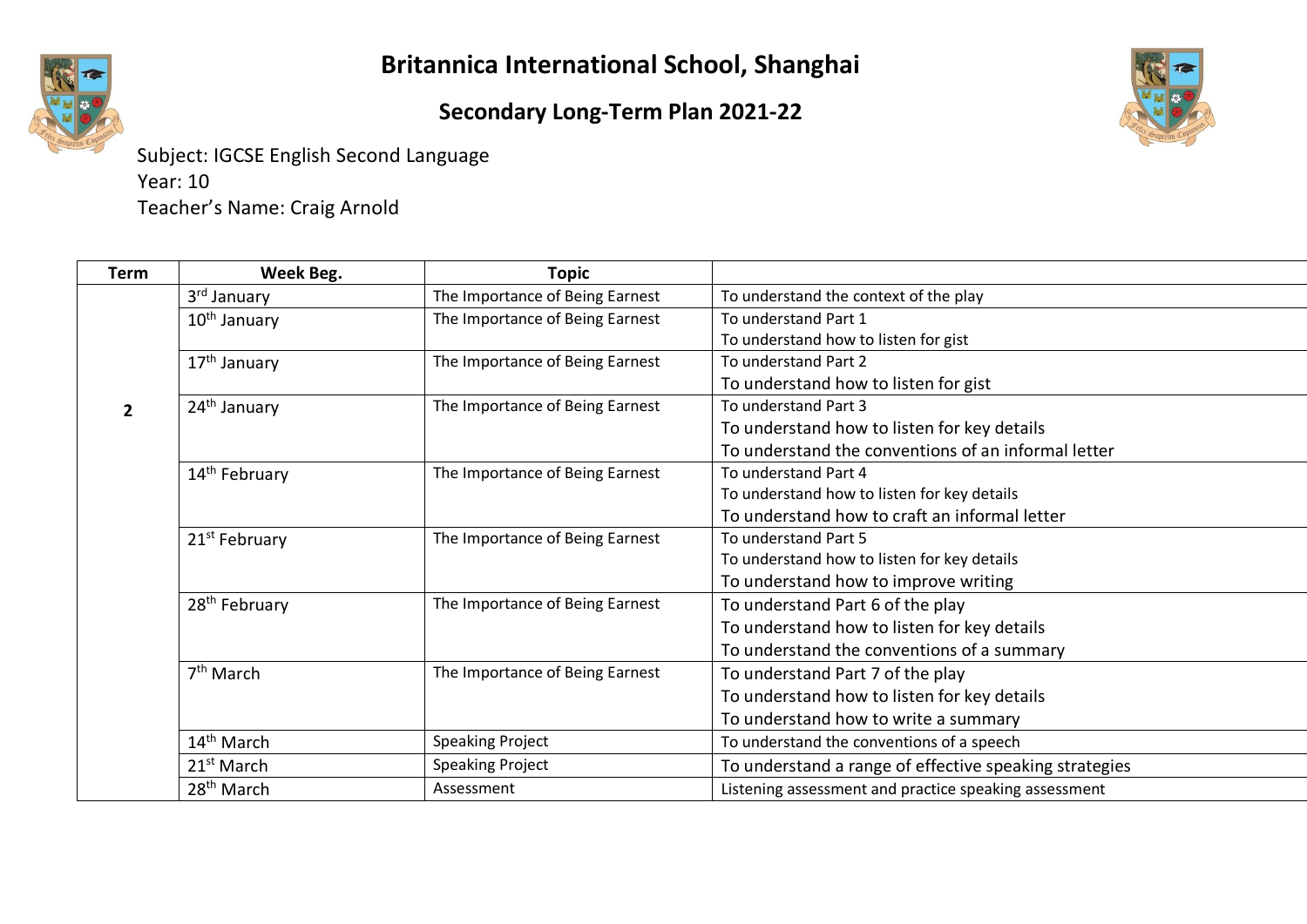

## **Secondary Long-Term Plan 2021-22**



| Subject:                   | <b>Mathematics</b> |
|----------------------------|--------------------|
| Year:                      | 10                 |
| Teacher's Name: Mr Clifton |                    |

| <b>Term</b>    | Week Beg.                 | <b>Topic</b>                 | <b>Learning Objectives</b>                    |
|----------------|---------------------------|------------------------------|-----------------------------------------------|
|                | 3 <sup>rd</sup> January   | Solutions to Equations       | -Solving Linear Equations                     |
|                |                           | and Inequalities             | -Setting up Equations                         |
|                | 10 <sup>th</sup> January  |                              | -Solving Quadratic Equations by Factorisation |
|                | 17 <sup>th</sup> January  |                              | -Using the Quadratic Formula                  |
|                | 24 <sup>th</sup> January  | <b>Geometrical Terms and</b> | -Measuring and Drawing Angles                 |
|                |                           | Relationships                | -Bearings                                     |
|                |                           |                              | -Nets                                         |
|                |                           |                              | -Congruent Shapes                             |
|                | 14 <sup>th</sup> February |                              | -Congruent Triangles                          |
| $\overline{2}$ |                           |                              | -Similar Shapes                               |
|                |                           |                              | -Areas of Similar Triangles                   |
|                |                           |                              | -Areas and Volumes of Similar Shapes          |
|                | 21 <sup>st</sup> February | <b>Statistical Measures</b>  | -Averages                                     |
|                |                           |                              | -Stem and Leaf Diagrams                       |
|                |                           |                              | -Using Frequency Tables                       |
|                | 28 <sup>th</sup> February |                              | -Grouped Data                                 |
|                |                           |                              | -Cumulative Frequency Diagrams                |
|                |                           |                              | -Box and Whisker Plots                        |
|                | 7 <sup>th</sup> March     | The Four Rules and           | -Order of Operations                          |
|                |                           | <b>Directed Numbers</b>      | -Operations with Fractions                    |
|                |                           |                              | -Operations with Directed Numbers             |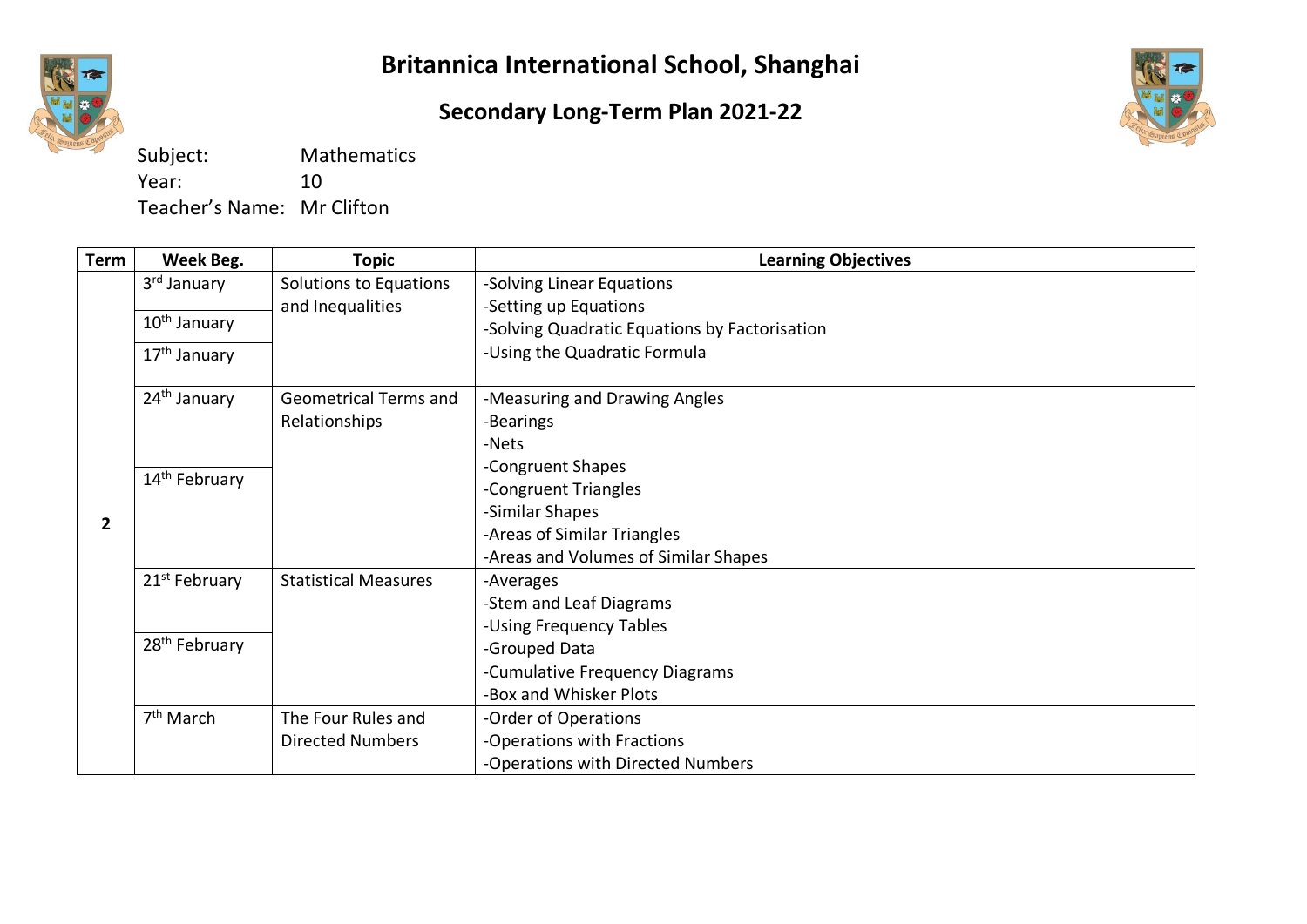

## **Secondary Long-Term Plan 2021-22**



Subject: Mathematics Year: 10 Teacher's Name: Mr Clifton

| $14th$ March           | <b>Graphs in Practical</b>     | -Conversion Graphs             |
|------------------------|--------------------------------|--------------------------------|
|                        | <b>Situations and Straight</b> | -Travel Graphs                 |
|                        | Line Graphs                    | -Speed Time Graphs             |
|                        |                                | -Curved Graphs                 |
|                        |                                | -Drawing Straight Line Graphs  |
| 21 <sup>st</sup> March |                                | -v=mx+c                        |
|                        |                                | -Solving Equations Graphically |
|                        |                                | -Parallel Lines                |
|                        |                                | -Points and Lines              |
|                        |                                | -Perpendicular Lines           |
| 28 <sup>th</sup> March |                                | <b>END of TERM EXAMS</b>       |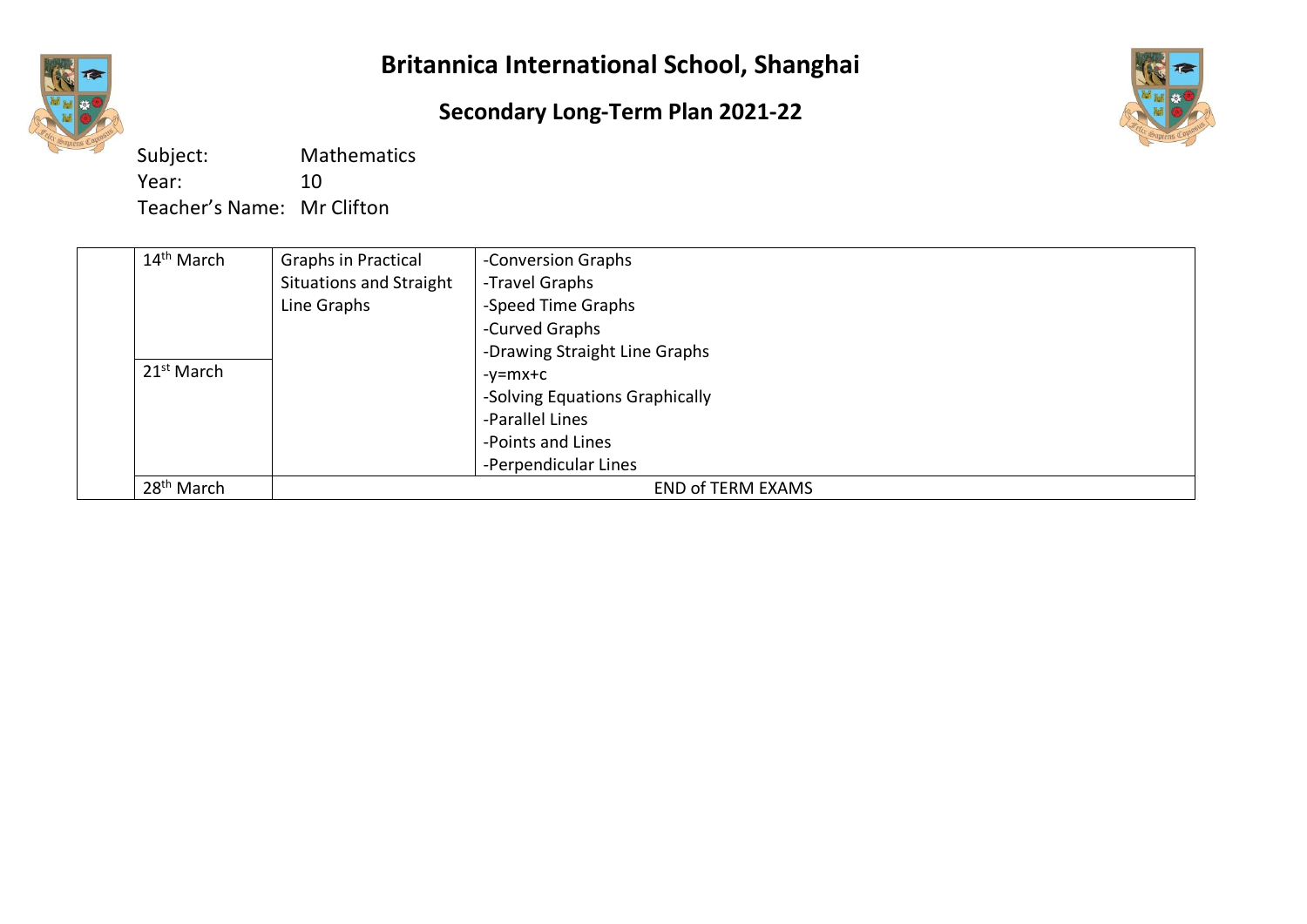## **Secondary Long-Term Plan 2021-22**



| <b>Term</b>    | Week Beg.                | <b>Topic</b>                                        | <b>Learning Objectives</b>                                                                                                                                                  |
|----------------|--------------------------|-----------------------------------------------------|-----------------------------------------------------------------------------------------------------------------------------------------------------------------------------|
|                | 3 <sup>rd</sup> January  | 2.2.1<br>Atomic structure and the<br>Periodic Table | Describe the structure of the atom as a central nucleus containing neutrons and protons surrounded<br>by electrons in shells                                                |
|                |                          |                                                     | State the relative charges and relative masses of a proton, a neutron and an electron                                                                                       |
| $\overline{2}$ |                          |                                                     | Define proton number / atomic number as the<br>number of protons in the nucleus of an atom                                                                                  |
|                |                          |                                                     | Define mass number / nucleon number as the<br>total number of protons and neutrons in the nucleus of an atom                                                                |
|                |                          |                                                     | Interpret and use symbols for atoms, e.g. $^{12}_{6}$ C and ions, e.g. $^{35}_{17}$ C $t^-$                                                                                 |
|                | 10 <sup>th</sup> January | 2.2.5<br>Atomic structure and the<br>Periodic Table | Determine the electronic configuration of<br>elements and their ions with proton number 1 to<br>20, e.g. 2,8,3                                                              |
|                |                          |                                                     | State that:                                                                                                                                                                 |
|                |                          |                                                     | (a) Group VIII noble gases have a full outer shell                                                                                                                          |
|                |                          |                                                     | (b) the number of outer shell electrons is equal to the group number in Groups I to VII<br>(c) the number of occupied electron shells is equal to the period number         |
|                |                          | 2.3.1<br>Isotopes                                   | Define isotopes as different atoms of the same element that have the same number of protons but<br>different numbers of neutrons                                            |
|                |                          |                                                     | Calculate the relative atomic mass of an element from the relative masses and abundances of its<br><i>isotopes</i>                                                          |
|                |                          |                                                     | State that isotopes of the same element have the same chemical properties because they have the<br>same number of electrons and therefore the same electronic configuration |
|                | 17 <sup>th</sup> January | 2.4.5<br>lons and ionic bonds                       | Describe the giant lattice structure of ionic compounds as a regular arrangement of alternating positive<br>and negative ions                                               |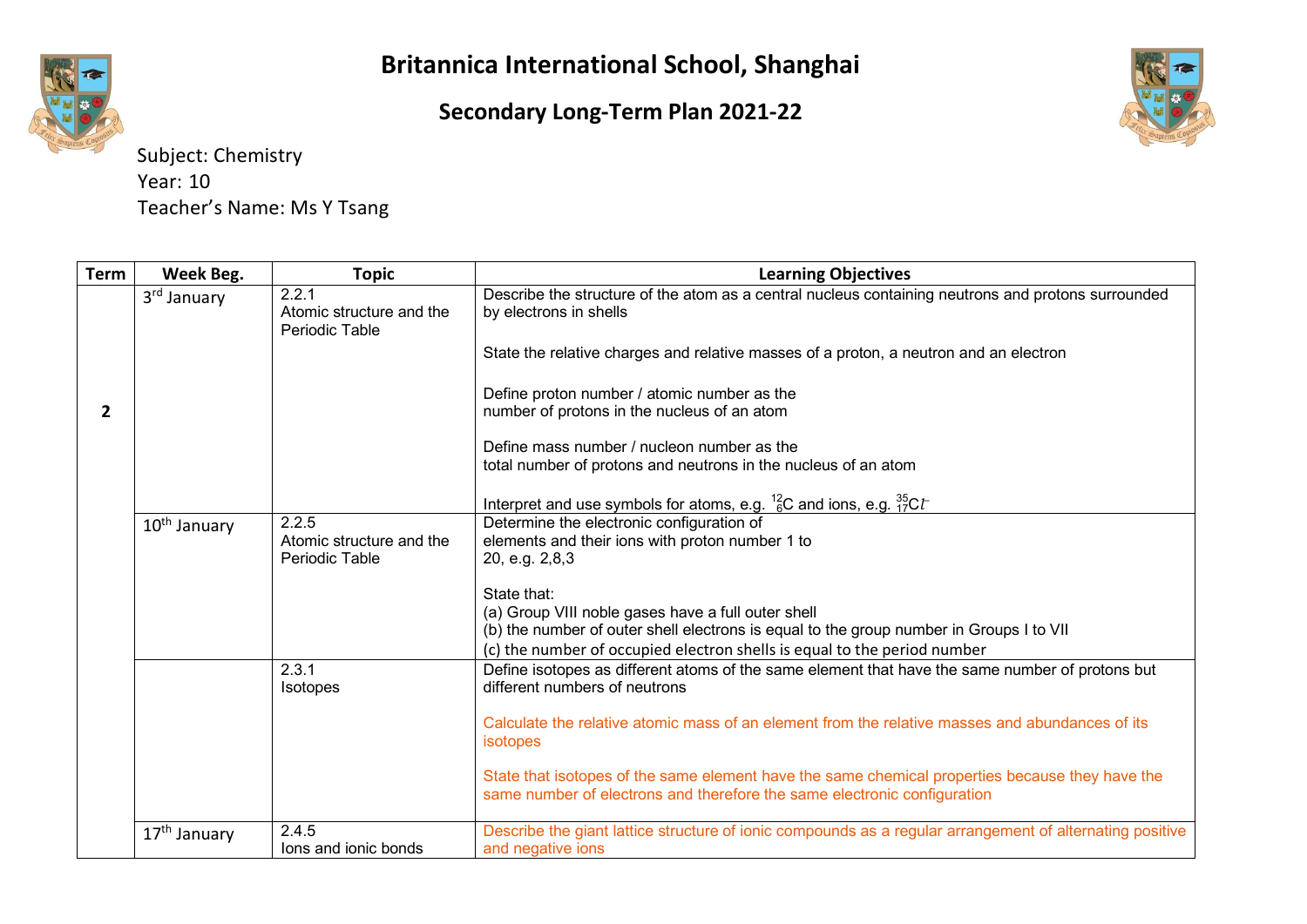





|                          |                                                 | State that an ionic bond is a strong electrostatic attraction between oppositely charged ions                                                                                                                                                                                           |
|--------------------------|-------------------------------------------------|-----------------------------------------------------------------------------------------------------------------------------------------------------------------------------------------------------------------------------------------------------------------------------------------|
|                          |                                                 | Describe the formation of ionic bonds between<br>elements from Group I and Group VII, including the use of dot-and-cross diagrams                                                                                                                                                       |
|                          |                                                 | Describe the formation of ionic bonds between metallic and non-metallic elements, including the use<br>of dot-and-cross diagrams                                                                                                                                                        |
|                          |                                                 | Describe the formation of positive ions, known as cations and negative ions, known as anions                                                                                                                                                                                            |
|                          |                                                 | Describe the properties of ionic compounds:<br>(a) high melting points and boiling points<br>(b) good electrical conductivity when aqueous or<br>molten and poor when solid                                                                                                             |
|                          |                                                 | Explain in terms of structure and bonding the properties of ionic compounds:<br>(a) high melting points and boiling points<br>(b) good electrical conductivity when aqueous or molten and poor when solid                                                                               |
| 24 <sup>th</sup> January | 2.5.1<br>Simple molecules and<br>covalent bonds | State that a covalent bond is formed when a pair of electrons is shared between two atoms leading to<br>noble gas electronic configurations                                                                                                                                             |
|                          |                                                 | Describe the formation of covalent bonds in simple molecules, including H <sub>2</sub> , C <sub>l2</sub> , H <sub>2</sub> O, CH <sub>4</sub> , NH <sub>3</sub> and<br>HCl.<br>Use dot-and-cross diagrams to show the electronic configurations in these and similar molecules.          |
|                          |                                                 | Describe the formation of covalent bonds in<br>simple molecules, including CH <sub>3</sub> OH, C <sub>2</sub> H <sub>4</sub> , O <sub>2</sub> , CO <sub>2</sub> and N <sub>2</sub> . Use dot-and-cross diagrams to show<br>the electronic configurations in these and similar molecules |
|                          |                                                 | Describe in terms of structure and bonding the properties of simple molecular compounds:<br>(a) low melting points and boiling points<br>(b) poor electrical conductivity                                                                                                               |
|                          |                                                 |                                                                                                                                                                                                                                                                                         |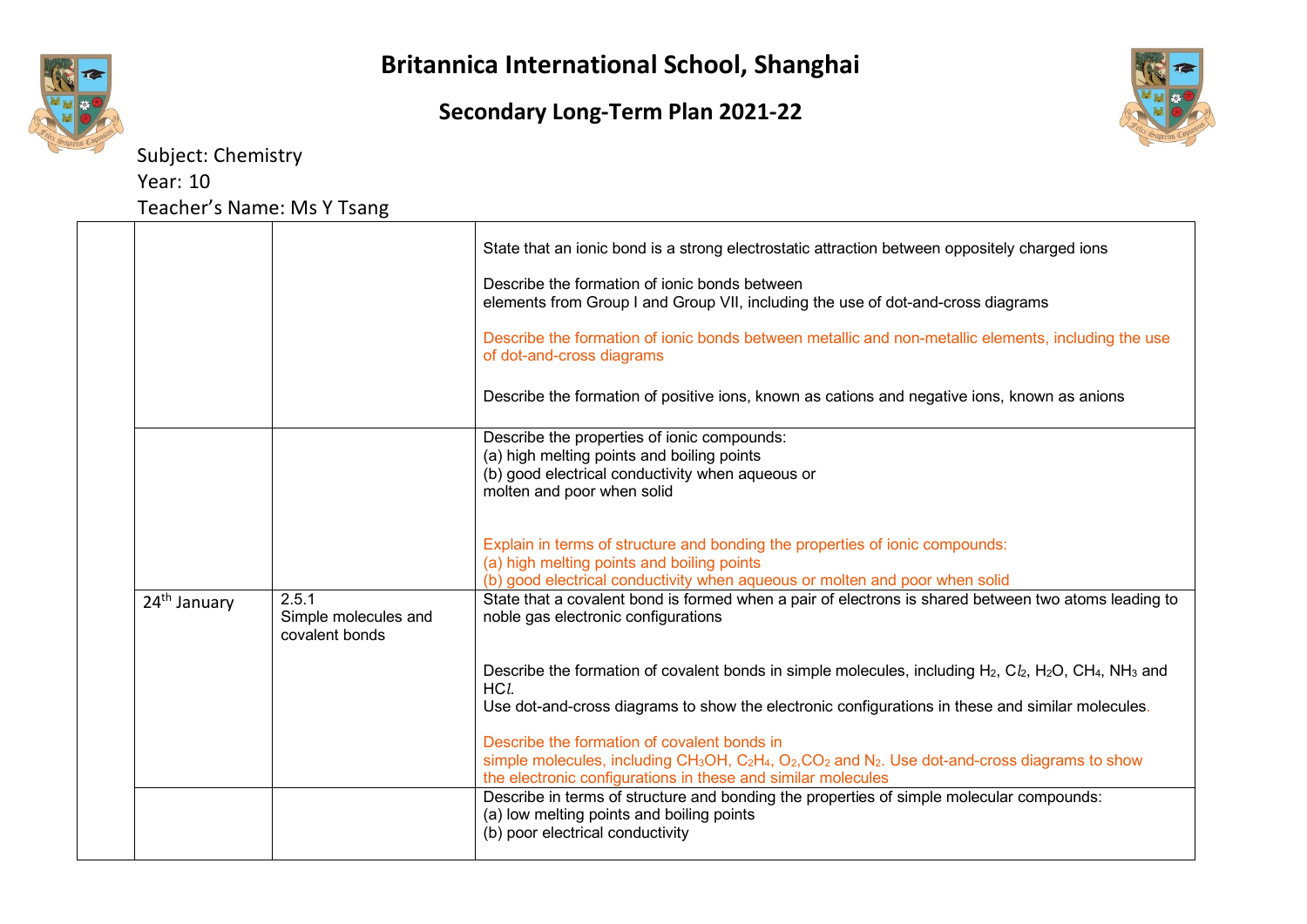



|                           |                                    | Explain in terms of structure and bonding the properties of simple molecular compounds:<br>(a) low melting points and boiling points in<br>terms of weak intermolecular forces (specific types of intermolecular forces are not required) |
|---------------------------|------------------------------------|-------------------------------------------------------------------------------------------------------------------------------------------------------------------------------------------------------------------------------------------|
|                           |                                    | (b) poor electrical conductivity                                                                                                                                                                                                          |
| 14 <sup>th</sup> February | 2.6.1<br>Giant covalent structures | Describe the giant covalent structures of graphite and diamond                                                                                                                                                                            |
|                           |                                    | Relate the structures and bonding of graphite and diamond to their uses, limited to:<br>(a) graphite as a lubricant and as an electrode                                                                                                   |
|                           |                                    | (b) diamond in cutting tools                                                                                                                                                                                                              |
|                           |                                    | Describe the giant covalent structure of silicon(IV) oxide, SiO <sub>2</sub>                                                                                                                                                              |
|                           |                                    | Describe the similarity in properties between diamond and silicon(IV) oxide, related to their                                                                                                                                             |
|                           |                                    | structures                                                                                                                                                                                                                                |
| 21 <sup>st</sup> February | 2.7.1<br>Metallic bonding          | Describe metallic bonding as the electrostatic attraction between the positive ions in a giant metallic<br>lattice and a 'sea' of delocalised electrons                                                                                   |
|                           |                                    |                                                                                                                                                                                                                                           |
|                           |                                    | Explain in terms of structure and bonding the properties of metals:                                                                                                                                                                       |
|                           |                                    | (a) good electrical conductivity                                                                                                                                                                                                          |
|                           |                                    | (b) malleability and ductility                                                                                                                                                                                                            |
| 28 <sup>th</sup> February | 9.1.1                              | Compare the general physical properties of metals and non-metals, including:                                                                                                                                                              |
|                           | Properties of metals               | (a) thermal conductivity                                                                                                                                                                                                                  |
|                           |                                    | (b) electrical conductivity                                                                                                                                                                                                               |
|                           |                                    | (c) malleability and ductility                                                                                                                                                                                                            |
|                           |                                    | (d) melting and boiling points                                                                                                                                                                                                            |
|                           | 9.2.1                              | Describe the uses of metals in terms of their physical properties, including:                                                                                                                                                             |
|                           | Uses of metals                     | (a) aluminium in the manufacture of aircraft because of its low density                                                                                                                                                                   |
|                           |                                    | (b) aluminium in the manufacture of overhead electrical cables because of its low density and good                                                                                                                                        |
|                           |                                    | electrical conductivity                                                                                                                                                                                                                   |
|                           |                                    | (c) aluminium in food containers because of its resistance to corrosion                                                                                                                                                                   |
|                           | 9.3.1                              | (d) copper in electrical wiring because of its good electrical conductivity and ductility                                                                                                                                                 |
| 7 <sup>th</sup> March     |                                    | Describe an alloy as a mixture of a metal with other elements, including:<br>(a) brass as a mixture of copper and zinc                                                                                                                    |
|                           | Alloys and their properties        | (b) stainless steel as a mixture of iron and other elements such as chromium, nickel and carbon                                                                                                                                           |
|                           |                                    |                                                                                                                                                                                                                                           |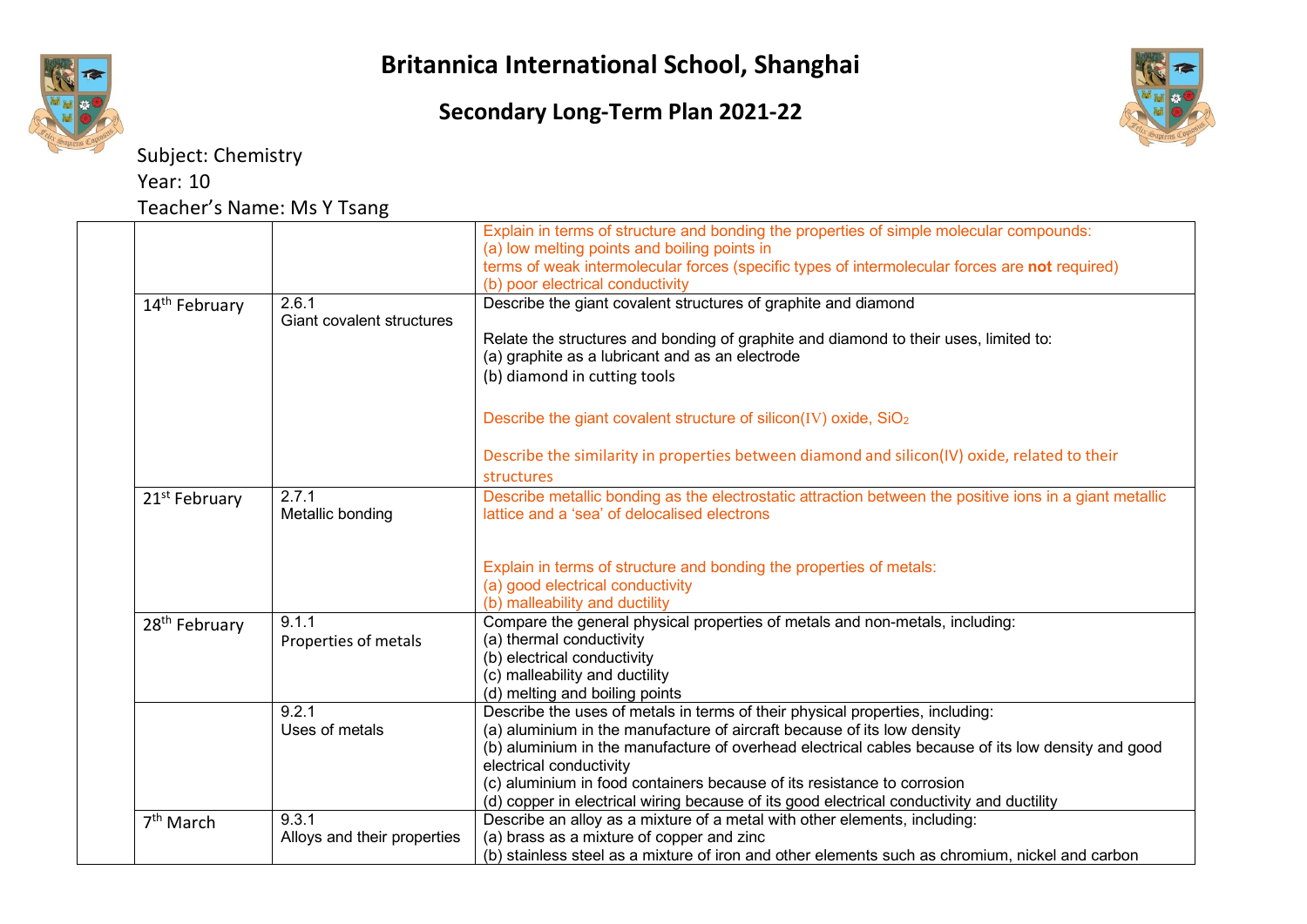





Subject: Chemistry Year: 10

Teacher's Name: Ms Y Tsang

|                        |                               | State that alloys can be harder and stronger than the pure metals and are more useful<br>Explain in terms of structure how alloys can be harder and stronger than the pure metals because the<br>different sized atoms in alloys mean<br>the layers can no longer slide over each other<br>Describe the uses of alloys in terms of their physical properties, including stainless steel in cutlery<br>because of its hardness and resistance to rusting                                                                                                                                                                                                                                                                                                                                                                                                     |
|------------------------|-------------------------------|-------------------------------------------------------------------------------------------------------------------------------------------------------------------------------------------------------------------------------------------------------------------------------------------------------------------------------------------------------------------------------------------------------------------------------------------------------------------------------------------------------------------------------------------------------------------------------------------------------------------------------------------------------------------------------------------------------------------------------------------------------------------------------------------------------------------------------------------------------------|
| 14 <sup>th</sup> March | 9.1.2<br>Properties of metals | Identify representations of alloys from diagrams of structure<br>Describe the general chemical properties of metals, limited to their reactions with:<br>(a) dilute acids<br>(b) cold water and steam<br>(c) oxygen<br>Describe the reactions, if any, of:<br>(a) potassium, sodium and calcium with cold water<br>(b) magnesium with steam<br>(c) magnesium, zinc, iron, copper, silver and gold with dilute hydrochloric acid<br>and explain these reactions in terms of the position of the metals and hydrogen in the reactivity series<br>Deduce an order of reactivity from a given set of experimental results<br>State the order of the reactivity series as: potassium, sodium, calcium, magnesium, aluminium,<br>carbon, zinc, iron, hydrogen, copper, silver, gold<br>Explain the apparent unreactivity of aluminium in terms of its oxide layer |
| 21 <sup>st</sup> March | 9.4.4<br>Reactivity series    | Describe the relative reactivities of metals in terms of their tendency to form positive ions, by<br>displacement reactions, if any, with the aqueous ions of magnesium, zinc, iron, copper and silver                                                                                                                                                                                                                                                                                                                                                                                                                                                                                                                                                                                                                                                      |
|                        | 9.5.1<br>Corrosion of metals  | State the conditions required for the rusting of iron and steel to form hydrated iron(III) oxide<br>Describe how barrier methods prevent rusting by excluding oxygen or water<br>State some common barrier methods, including painting, greasing and coating with plastic                                                                                                                                                                                                                                                                                                                                                                                                                                                                                                                                                                                   |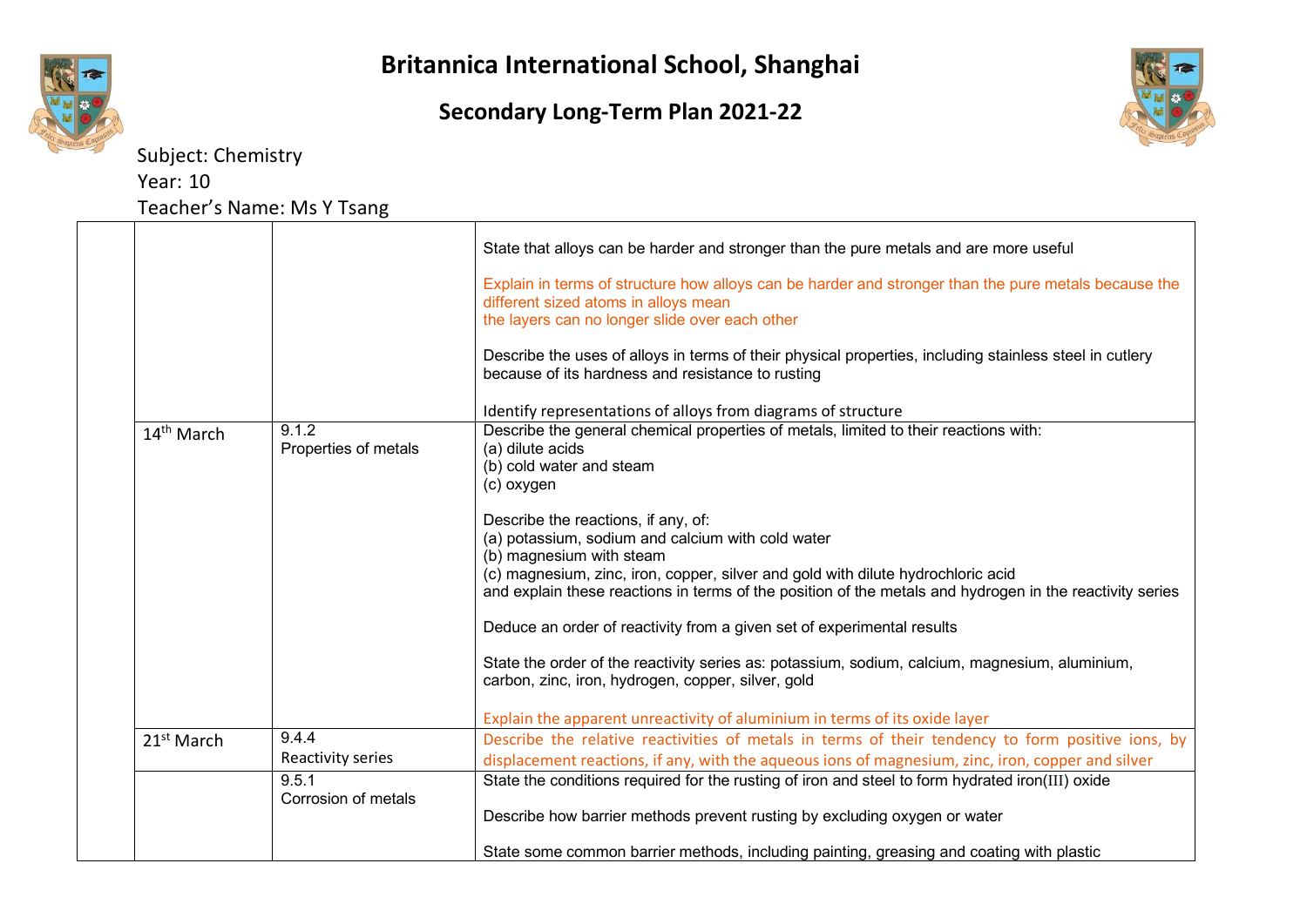





|                        |                                      | Explain sacrificial protection in terms of the reactivity series and in terms of electron loss                                                                                                                                                                                                                                                                                                                                                                                                       |
|------------------------|--------------------------------------|------------------------------------------------------------------------------------------------------------------------------------------------------------------------------------------------------------------------------------------------------------------------------------------------------------------------------------------------------------------------------------------------------------------------------------------------------------------------------------------------------|
|                        |                                      | Describe the use of zinc in galvanising as an example of a barrier method and sacrificial protection                                                                                                                                                                                                                                                                                                                                                                                                 |
| 28 <sup>th</sup> March | 9.6.1<br><b>Extraction of metals</b> | Describe the ease of obtaining metals from their ores, related to the position of the metal in the<br>reactivity series                                                                                                                                                                                                                                                                                                                                                                              |
|                        |                                      | Describe the extraction of iron from hematite in the blast furnace, including symbol equations for each<br>step, limited to:<br>(a) the burning of carbon (coke) in air to provide heat and produce carbon dioxide<br>(b) the reduction of carbon dioxide to carbon monoxide<br>(c) the reduction of iron(III) oxide by carbon monoxide<br>(d) the thermal decomposition of calcium carbonate / limestone to produce calcium oxide<br>(e) the formation of slag<br>Symbol equations are not required |
|                        |                                      | State the symbol equations for the extraction of iron from hematite                                                                                                                                                                                                                                                                                                                                                                                                                                  |
|                        |                                      | (a) $C + O_2 \rightarrow CO_2$                                                                                                                                                                                                                                                                                                                                                                                                                                                                       |
|                        |                                      | (b) $C + CO2 \rightarrow 2CO$                                                                                                                                                                                                                                                                                                                                                                                                                                                                        |
|                        |                                      | (c) Fe2O3 + 3CO $\rightarrow$ 2Fe + 3CO2                                                                                                                                                                                                                                                                                                                                                                                                                                                             |
|                        |                                      | (d) $CaCO3 \rightarrow CaO + CO2$                                                                                                                                                                                                                                                                                                                                                                                                                                                                    |
|                        |                                      | (e) CaO + SiO <sub>2</sub> $\rightarrow$ CaSiO <sub>3</sub>                                                                                                                                                                                                                                                                                                                                                                                                                                          |
|                        |                                      |                                                                                                                                                                                                                                                                                                                                                                                                                                                                                                      |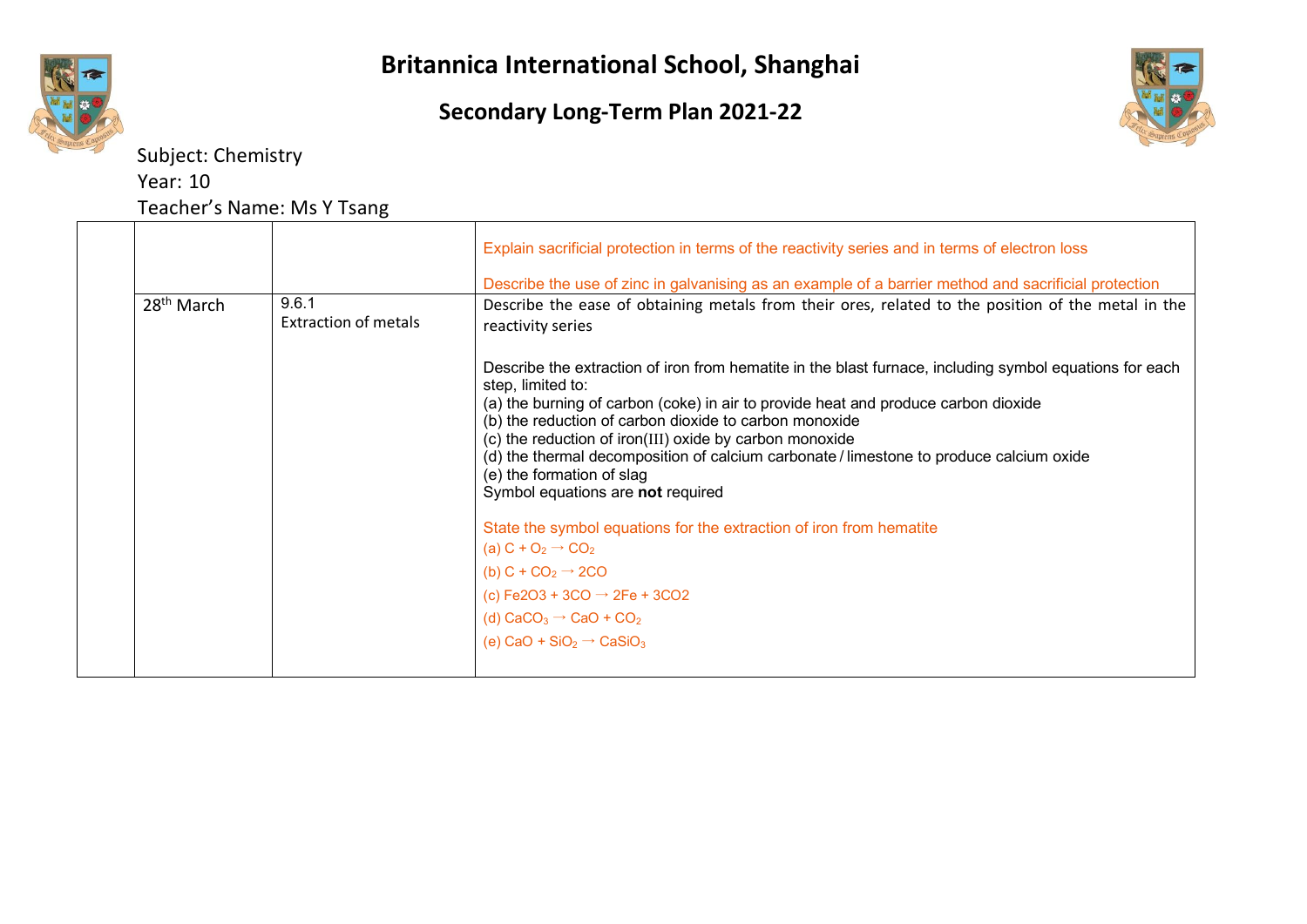## **Secondary Long-Term Plan 2021-22**



Subject: Geography Year: 10 Teacher's Name: Mr. M. L. O'Brien

| <b>Term</b>    | Week Beg.                 | <b>Topic</b>                                                                                                                     | <b>Learning Objectives</b>                                                                                                                                                                   |
|----------------|---------------------------|----------------------------------------------------------------------------------------------------------------------------------|----------------------------------------------------------------------------------------------------------------------------------------------------------------------------------------------|
|                | 3rd January               | Reasons for the characteristics<br>of land use in urban areas                                                                    | Describe and give reasons for the characteristics of and changes in, land use in urban areas.                                                                                                |
|                | $10th$ January            | Reasons for changes in land use<br>in urban areas                                                                                | The effect of change in land use and rapid urban growth in an urban area including the effects of<br>urban sprawl.                                                                           |
| $\overline{2}$ | 17 <sup>th</sup> January  | Problems of urban areas,<br>causes and solutions                                                                                 | Explain the problems of urban areas, their causes and possible solutions.                                                                                                                    |
|                | 24 <sup>th</sup> January  | Case study of an urban area<br>land use and urban sprawl)                                                                        | An urban area or urban areas.                                                                                                                                                                |
|                | 14 <sup>th</sup> February | Reasons for rapid urban growth<br>and impacts of urban growth<br>on both rural and urban areas.<br>along with possible solutions | Identify and suggest reasons for rapid urban growth.<br>Describe the impacts of urban growth on both rural and urban areas, along with possible<br>solutions to reduce the negative impacts. |
|                | 21 <sup>st</sup> February | Case study of a rapidly growing<br>urban area in a developing<br>country and migration to it                                     | A rapidly growing urban area in a developing country and migration to it.                                                                                                                    |
|                | 28 <sup>th</sup> February | Types and features and<br>distribution of earthquakes and<br>volcanoes                                                           | Describe the main types and features of volcanoes and earthquakes.<br>Describe and explain the distribution of earthquakes and volcanoes.                                                    |
|                | 7 <sup>th</sup> March     | Causes and effects                                                                                                               | Describe the causes of earthquakes and volcanic eruptions and their effects on people and the<br>environment.                                                                                |
|                | 14 <sup>th</sup> March    | Hazards and opportunities<br>Reducing the impact                                                                                 | Demonstrate an understanding that volcanoes present hazards and offer opportunities for<br>people.<br>Explain what can be done to reduce the impacts of earthquakes and volcanoes.           |
|                | 21 <sup>st</sup> March    | Case studies of both                                                                                                             | Case Studies for an earthquake and a volcano.                                                                                                                                                |
|                | 28 <sup>th</sup> March    | <b>END of TERM EXAMS</b>                                                                                                         | N/A                                                                                                                                                                                          |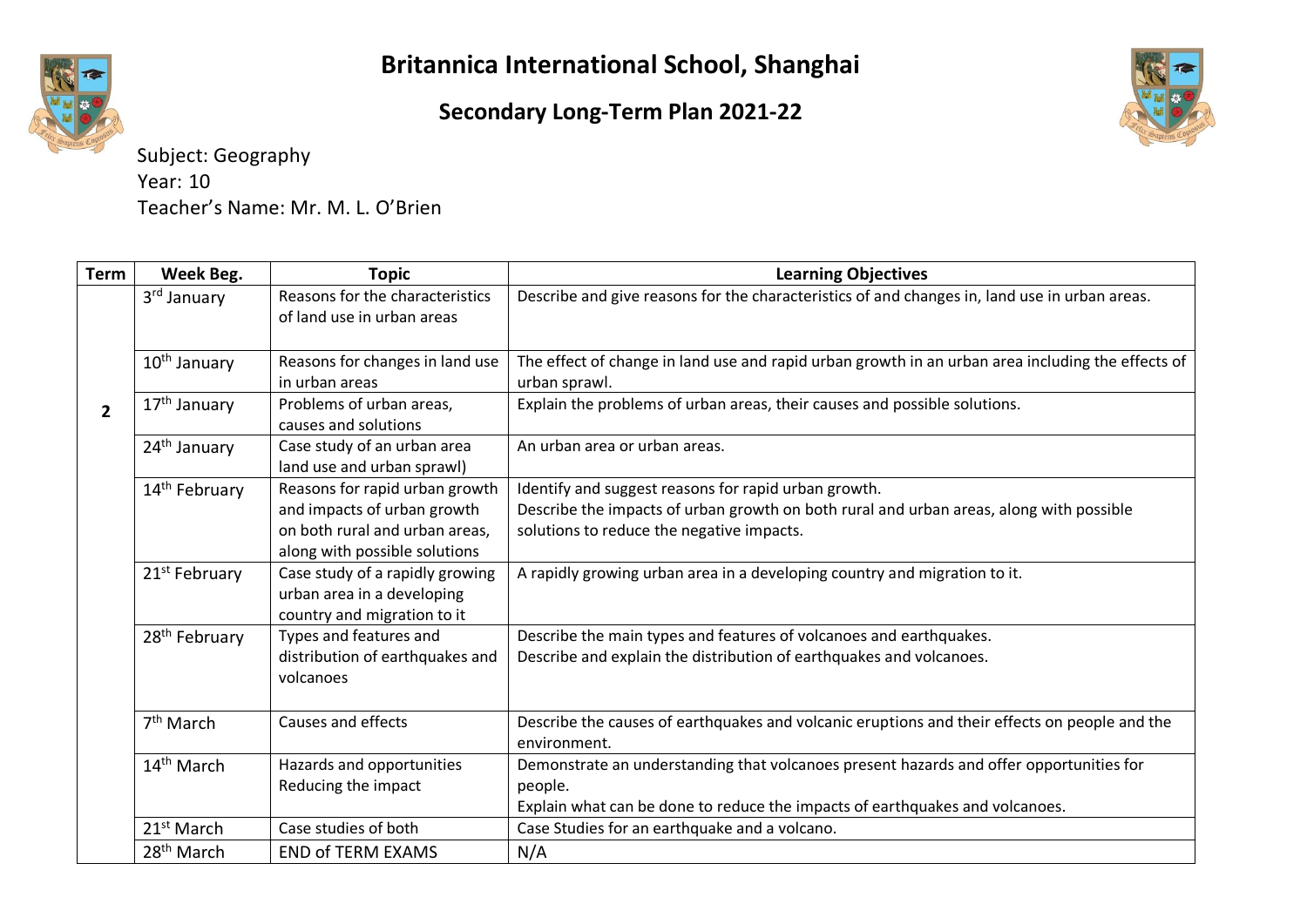# **Secondary Long-Term Plan 2021-22**



Subject: History Year: 10 Teacher's Name: Chris Davis

| <b>Term</b> | Week Beg.                 | <b>Topic</b>             | <b>Learning Objectives</b>                                                                           |
|-------------|---------------------------|--------------------------|------------------------------------------------------------------------------------------------------|
|             | 3 <sup>rd</sup> January   | WW2 summary              | Describe the main events of WW2<br>$\blacksquare$                                                    |
|             |                           |                          | Explain why the Axis Powers lost WW2                                                                 |
|             | 10 <sup>th</sup> January  | Causes of Cold War       | Explain why the Grand Alliance began to break down in 1945                                           |
|             | 17 <sup>th</sup> January  |                          | Explain how the USSR gained control of Eastern Europe                                                |
|             | 24 <sup>th</sup> January  |                          | Explain the US reaction to Soviet expansion<br>$\blacksquare$                                        |
|             | 14 <sup>th</sup> February |                          | Explain the consequences of the Berlin Blockade<br>$\blacksquare$                                    |
|             |                           |                          | Evaluate whether the USA or USSR was more to blame for starting the Cold War                         |
|             | 21 <sup>st</sup> February | Containment              | Evaluate how successfully the USA contained the spread of communism                                  |
|             | 28 <sup>th</sup> February |                          | Explain the US reaction to the Korean War and the course of the war                                  |
|             | 7 <sup>th</sup> March     |                          | Explain the US reaction to and aftermath of the Cuban Missile Crisis<br>$\qquad \qquad \blacksquare$ |
|             | 14 <sup>th</sup> March    |                          | Explain the reasons for American involvement in and withdrawal from Vietnam                          |
|             | 21 <sup>st</sup> March    | Review                   | N/A                                                                                                  |
|             | 28 <sup>th</sup> March    | <b>END of TERM EXAMS</b> | N/A                                                                                                  |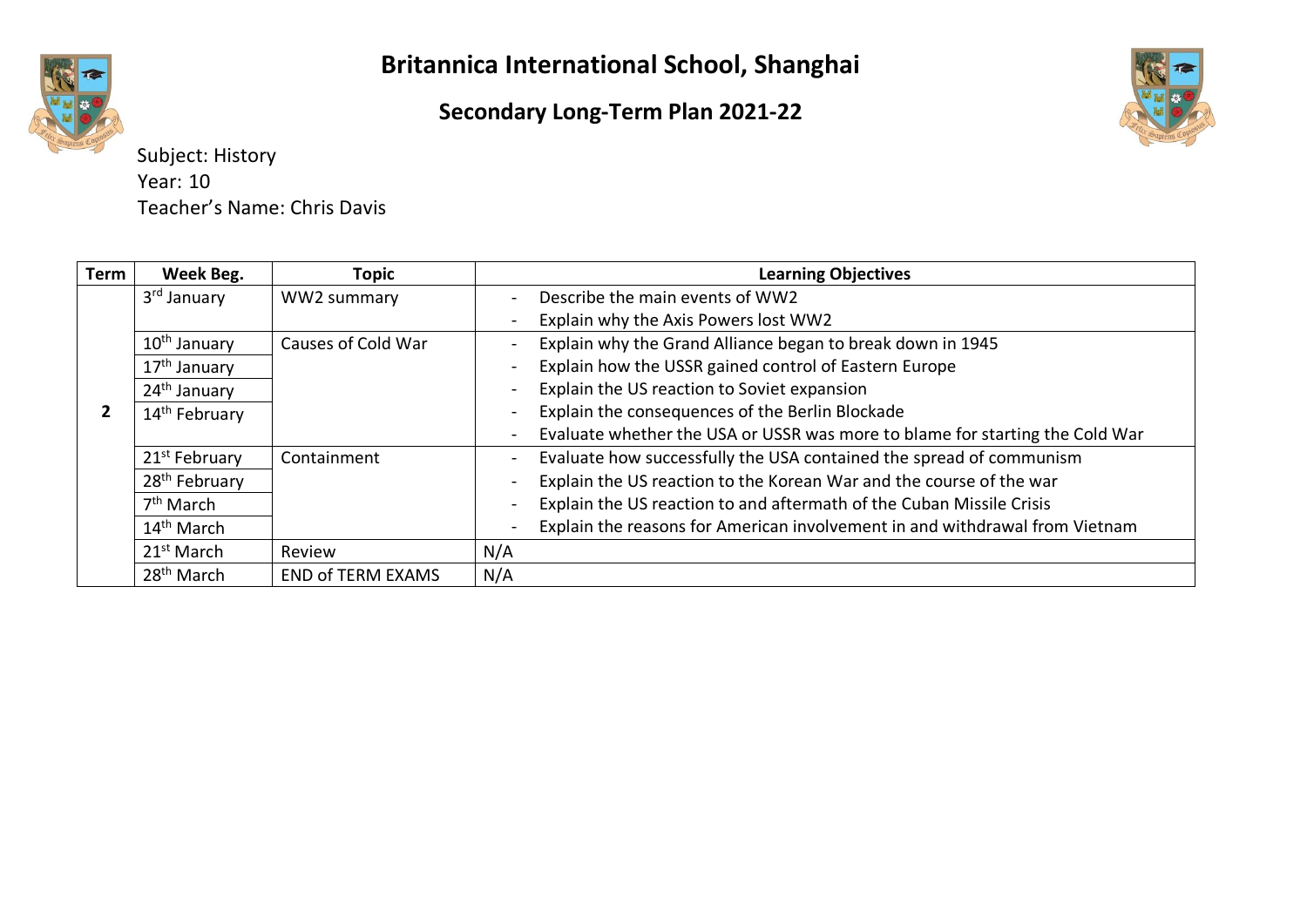

#### **Secondary Weekly Plan 2021-22**



Subject: CIE IGCSE ICT Year: 10 Teacher's Name: Laurence Bell

| Term           | Week Beg.                 | <b>Topic</b>             | <b>Learning Objectives</b>                                                                              |
|----------------|---------------------------|--------------------------|---------------------------------------------------------------------------------------------------------|
|                | 3 <sup>rd</sup> January   | The Effects of using ICT | The Effects of Microprocessors in the home                                                              |
|                |                           |                          | Give Practical work books back and correct workbooks p47 using the marking scheme.                      |
|                | 10 <sup>th</sup> January  | The Effects of using ICT | Politics, ethics and ICT                                                                                |
|                | 17 <sup>th</sup> January  | <b>ICT Applications/</b> | communication with other ICT users using email                                                          |
|                |                           | <b>Communication</b>     | describe the constraints that affect the use of email, including: the laws within a country, acceptable |
| $\overline{2}$ |                           | application              | language, copyright, local guidelines set by an employer, the need for security, netiquette, password   |
|                |                           |                          | protection. Know All about SPAM.                                                                        |
|                |                           |                          | effective use of the internet                                                                           |
|                | 24 <sup>th</sup> January  | <b>ICT Applications/</b> | <b>School Information Systems - Theory</b>                                                              |
|                |                           | <b>Communication</b>     | describe how systems are used to manage learner registration and attendance, describe how               |
|                |                           | application              | systems can be used to record learner performance, describe how systems can be used for                 |
|                |                           |                          | organising examinations, creating timetables and managing teaching cover/substitution                   |
|                | 14 <sup>th</sup> February | <b>ICT Applications/</b> | Applications in manufacturing industries                                                                |
|                |                           | <b>Communication</b>     | describe a range of computer-controlled applications (e.g. robotics in manufacture and production       |
|                |                           | application              | line control)                                                                                           |
|                |                           |                          | Advantages and disadvantages of using computer controlled systems rather than human.                    |
|                | 21 <sup>st</sup> February | <b>ICT Applications/</b> | <b>Information Systems-</b>                                                                             |
|                |                           | Communication            | Ticket Booking Systems: where are booking systems used (e.g. travel industry, theatres and cinemas),    |
|                |                           | application              | discuss the advantages and disadvantages of online booking systems.                                     |
|                | 28 <sup>th</sup> February | <b>ICT Applications/</b> | <b>Hospitals and ICT Systems</b>                                                                        |
|                |                           | <b>Communication</b>     | Pros and Cons: Hospitals and ICT systems                                                                |
|                |                           | application              |                                                                                                         |
|                | 7 <sup>th</sup> March     | <b>ICT Applications/</b> | <b>Expert systems</b>                                                                                   |
|                |                           | <b>Communication</b>     | Applications which use expert systems (e.g. mineral prospecting, car engine fault diagnosis, medical    |
|                |                           | application              | diagnosis, chess games), components of an expert system (e.g. interactive user interface, inference     |
|                |                           |                          | engine, rules base, knowledge base), how are expert systems used to suggest diagnose.                   |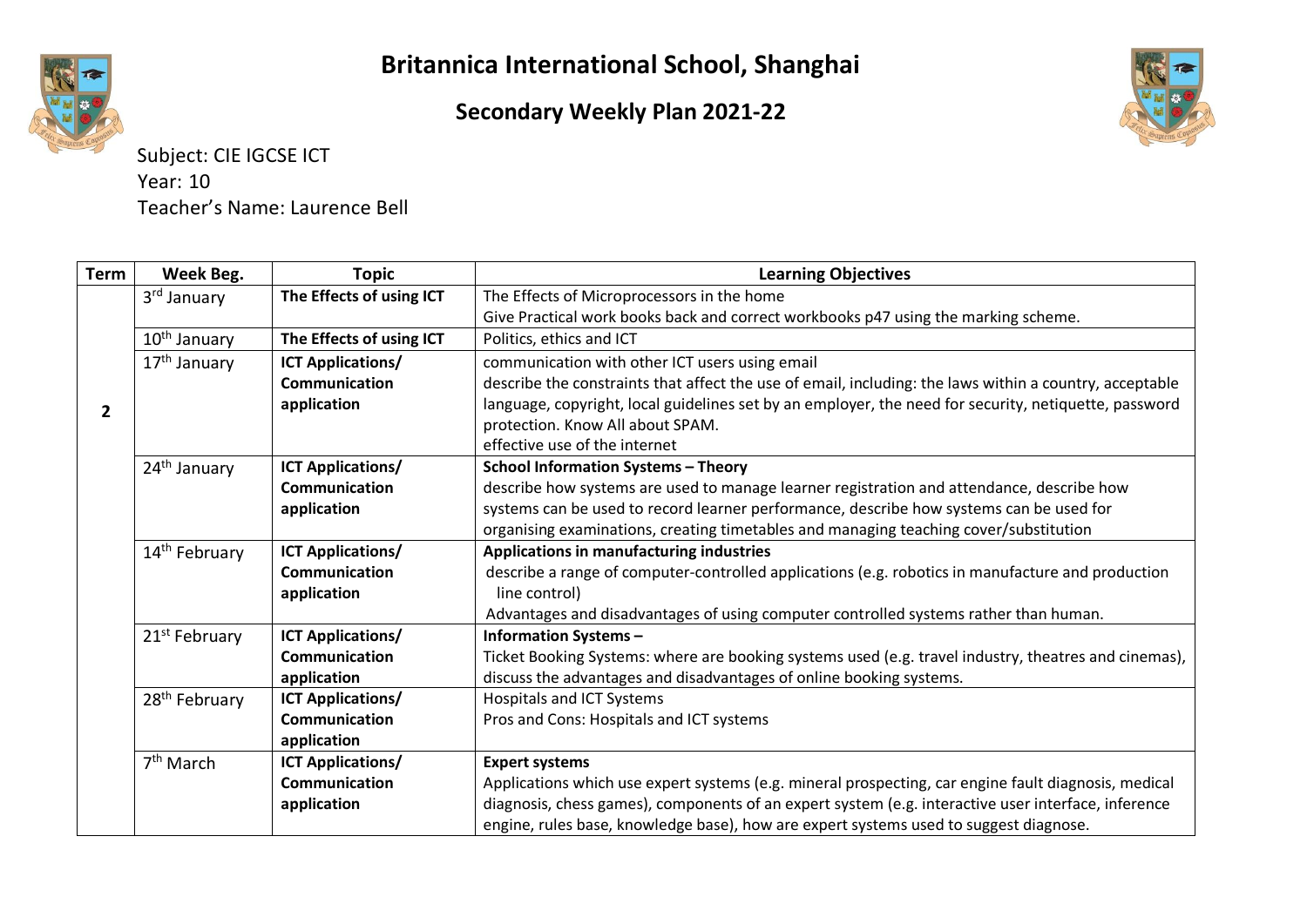#### **Secondary Weekly Plan 2021-22**





Year: 10

Teacher's Name: Laurence Bell

| 14 <sup>th</sup> March | <b>Networks and the effects</b> | Router and common network devices,                                                                                                                                                                                                                                                                                                                                                                                                                                                                    |
|------------------------|---------------------------------|-------------------------------------------------------------------------------------------------------------------------------------------------------------------------------------------------------------------------------------------------------------------------------------------------------------------------------------------------------------------------------------------------------------------------------------------------------------------------------------------------------|
|                        | of using them                   | including: network interface cards, hubs, bridges, switches, modems                                                                                                                                                                                                                                                                                                                                                                                                                                   |
|                        |                                 | understand the use of WiFi and Bluetooth in networks, set up and configure a small network,                                                                                                                                                                                                                                                                                                                                                                                                           |
|                        |                                 | including: access to the internet, the use of a browser, the use of email, access to an Internet Service<br>Provider (ISP).                                                                                                                                                                                                                                                                                                                                                                           |
|                        |                                 | define the terms Local Area Network (LAN), Wireless Local Area Network (WLAN) and Wide Area                                                                                                                                                                                                                                                                                                                                                                                                           |
|                        |                                 | Network (WAN) - describe the differences between a LAN, a WLAN and a WAN.                                                                                                                                                                                                                                                                                                                                                                                                                             |
| 21 <sup>st</sup> March | <b>Networks and the effects</b> | Security issues regarding data transfer.                                                                                                                                                                                                                                                                                                                                                                                                                                                              |
|                        | of using them                   | Network communication. Facsimile communication and physical faxing (which does not require the<br>use of a network) and electronic faxing (which does require the use of a network) -email<br>communication, including the use of attachments -advantages and disadvantages of using email<br>compared with faxing.<br>Video-conferencing, including the hardware used – describe audio-conferencing – describe web-<br>conferencing and how it can be linked to either video- or audio-conferencing. |
| 28 <sup>th</sup> March | <b>END of TERM EXAMS</b>        |                                                                                                                                                                                                                                                                                                                                                                                                                                                                                                       |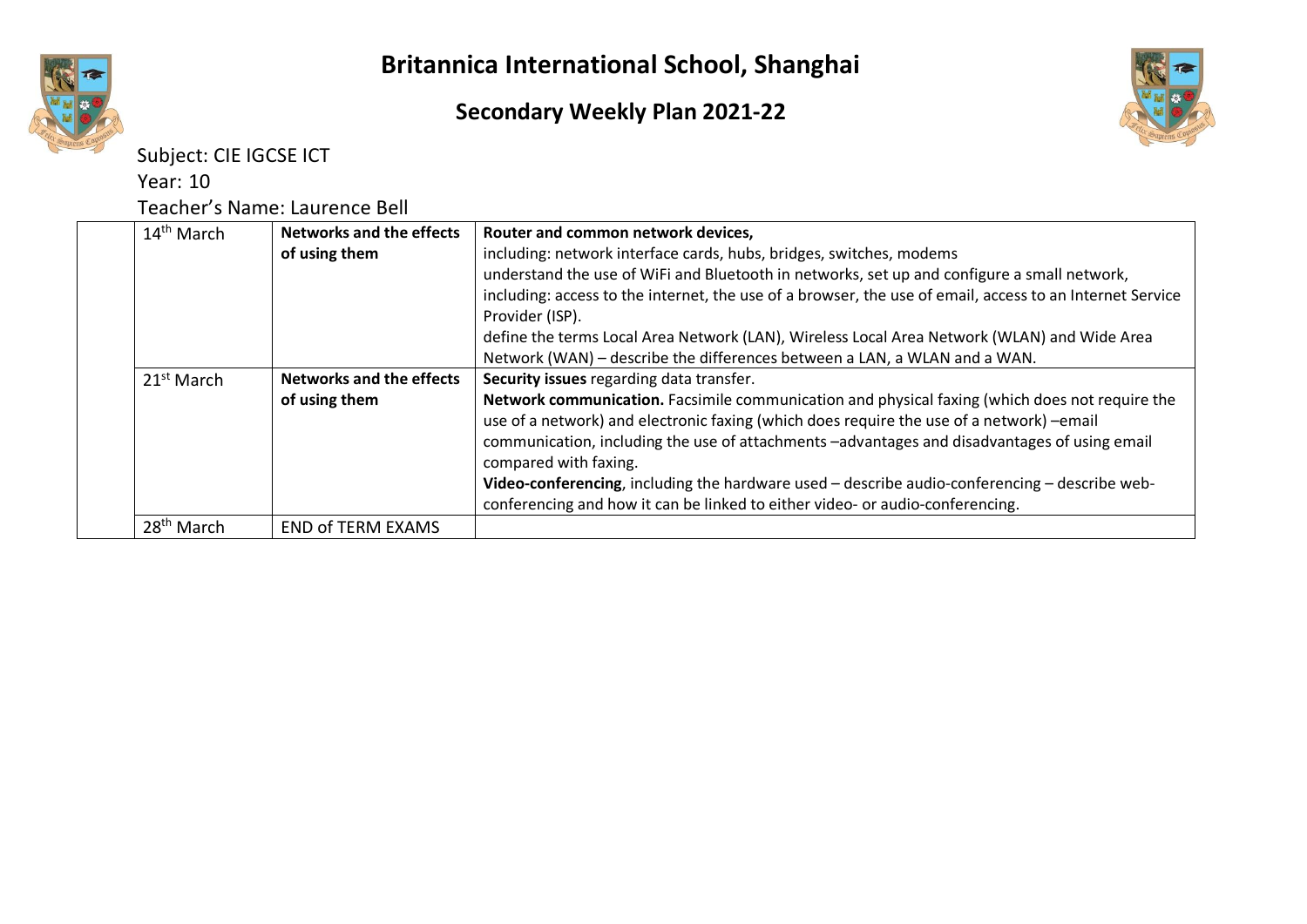## **Secondary Long-Term Plan 2021-22**



Subject: Business Studies Year: 10 (IGCSE) Teacher's Name: Mr. M. L. O'Brien

| Term           | Week Beg.                 | <b>Topic</b>                   | <b>Learning Objectives</b>                                                                           |
|----------------|---------------------------|--------------------------------|------------------------------------------------------------------------------------------------------|
|                | 3 <sup>rd</sup> January   | Recruitment and selecting      | Recruitment and selection methods                                                                    |
|                |                           | employees                      | Difference between internal recruitment and external recruitment                                     |
|                |                           |                                | Main stages in recruitment and selection of employees                                                |
|                |                           |                                | Recommend and justify who to employ in given circumstances                                           |
|                |                           |                                | Benefits and limitations of part-time employees and full-time employees                              |
| $\overline{2}$ | 10 <sup>th</sup> January  | The importance of training     | Importance of training to a business and to employees                                                |
|                |                           | and the methods of<br>training | Benefits and limitations of induction training, on-the-job training and off-the-job training         |
|                | 17 <sup>th</sup> January  | Why reducing the size of       | Difference between dismissal and redundancy with examples                                            |
|                |                           | the workforce might be         | Understand situations in which downsizing the workforce might be necessary, e.g., automation or      |
|                |                           | necessary                      | reduced demand for products                                                                          |
|                |                           |                                | Recommend and justify which employees to make redundant in given circumstances                       |
|                | 24 <sup>th</sup> January  | Legal controls over            | Legal controls over employment contracts, unfair dismissal, discrimination, health and safety, legal |
|                |                           | employment issues and          | minimum wage                                                                                         |
|                |                           | their impact on employers      |                                                                                                      |
|                |                           | and employees                  |                                                                                                      |
|                | 14 <sup>th</sup> February | Why effective                  | Effective communication and its importance to business                                               |
|                |                           | communication is               | Benefits and limitations of different communication methods including those based on information     |
|                |                           | important and the              | technology (IT)                                                                                      |
|                |                           | methods used to achieve        | Recommend and justify which communication method to use in given circumstances                       |
|                |                           | it                             |                                                                                                      |
|                | 21 <sup>st</sup> February | Demonstrate an                 | How communication barriers arise and problems of ineffective communication                           |
|                |                           | awareness of                   | How communication barriers can be reduced or removed                                                 |
|                |                           | communication barriers         |                                                                                                      |
|                | 28 <sup>th</sup> February | The role of marketing          | Identifying customer needs                                                                           |
|                |                           |                                | Satisfying customer needs                                                                            |
|                |                           |                                | Maintaining customer loyalty                                                                         |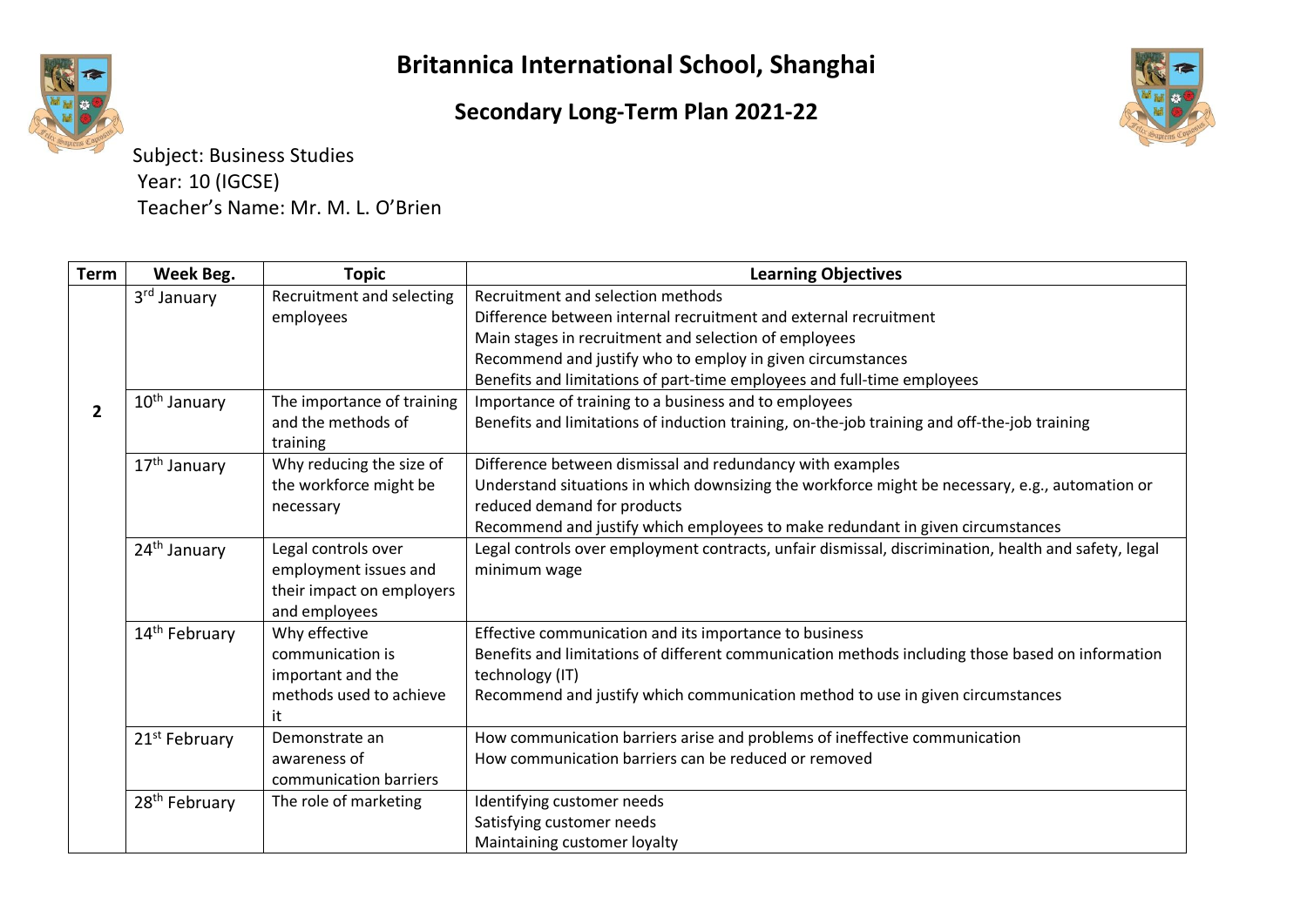

Subject: Business Studies

Year: 10 (IGCSE)

Teacher's Name: Mr. M. L. O'Brien

|  |                        |                          | Building customer relationships                                                                |
|--|------------------------|--------------------------|------------------------------------------------------------------------------------------------|
|  | 7 <sup>th</sup> March  | Market changes           | Why customer/consumer spending patterns may change                                             |
|  |                        |                          | The importance of changing customer needs                                                      |
|  |                        |                          | Why some markets have become more competitive                                                  |
|  |                        |                          | How businesses can respond to changing spending patterns and increased competition             |
|  | $14th$ March           | Concepts of niche        | Benefits and limitations of both approaches to marketing                                       |
|  |                        | marketing and mass       |                                                                                                |
|  |                        | marketing                |                                                                                                |
|  | 21 <sup>st</sup> March | How and why market       | How markets can be segmented, e.g. according to age, socio-economic grouping, location, gender |
|  |                        | segmentation is          | Potential benefits of segmentation to business                                                 |
|  |                        | undertaken               | Recommend and justify an appropriate method of segmentation in given circumstances             |
|  | $28th$ March           | <b>END of TERM EXAMS</b> | Y10 Mock 2                                                                                     |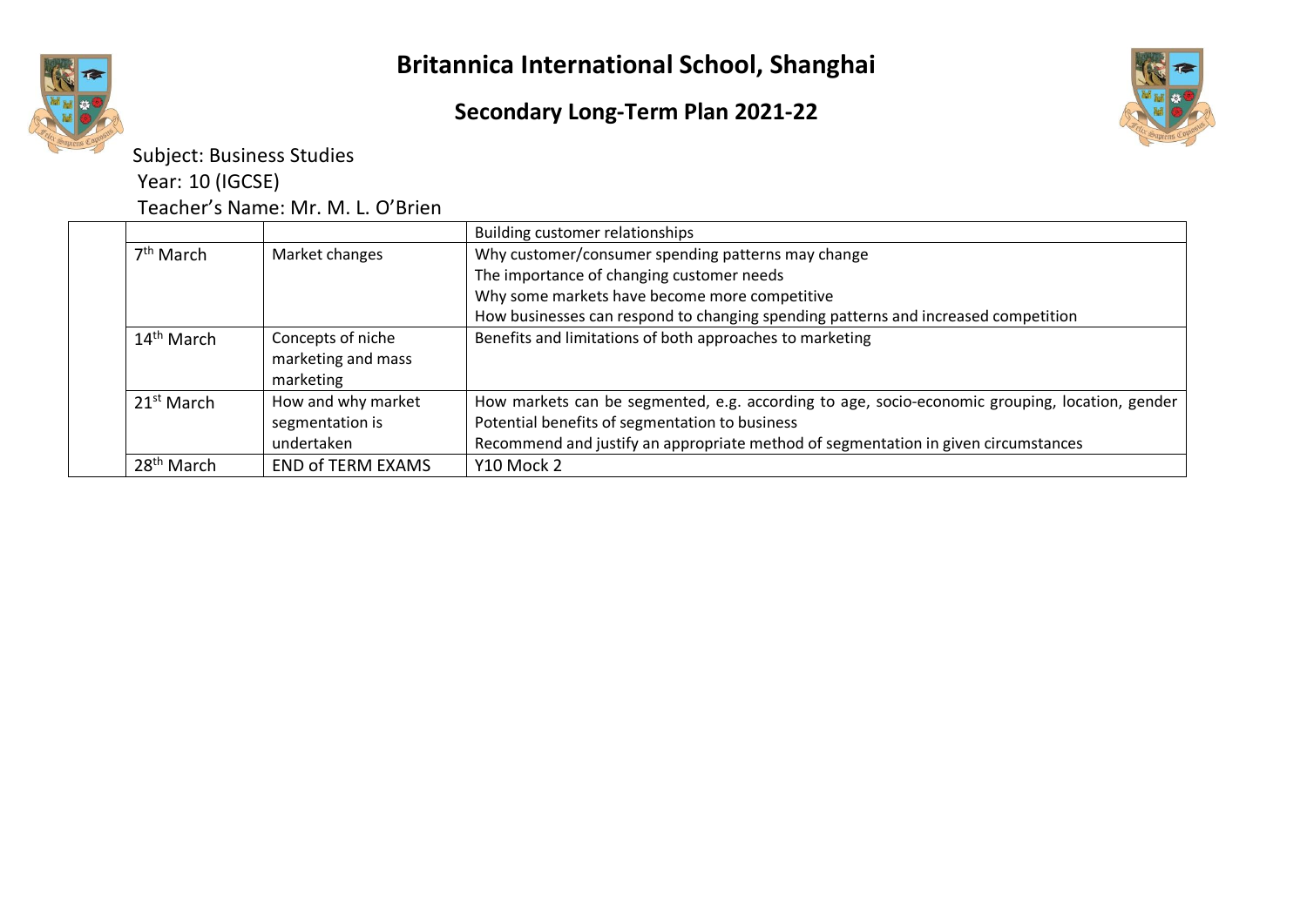# **Secondary Long-Term Plan 2021-22**



Subject: Physical Education Year: 10 Teacher's Name: Ashley Nicholas

| <b>Term</b>    | Week Beg.                 | <b>Topic</b>                 | <b>Learning Objectives</b>                                                                                                                                                                                                                                                                                                                      |
|----------------|---------------------------|------------------------------|-------------------------------------------------------------------------------------------------------------------------------------------------------------------------------------------------------------------------------------------------------------------------------------------------------------------------------------------------|
|                | 3 <sup>rd</sup> January   | Swimming                     | To learn how to describe and evaluate the quality of their own swimming, and to recognise<br>what needs improving.                                                                                                                                                                                                                              |
|                | 10 <sup>th</sup> January  | Swimming                     | To learn how to describe and evaluate the quality of their peers swimming, and to recognise<br>what needs improving.                                                                                                                                                                                                                            |
|                | 17 <sup>th</sup> January  | Net/Wall                     | To learn how to prepare physically for a game of badminton as well as increase their ability<br>to work well with others.                                                                                                                                                                                                                       |
| $\overline{2}$ | 24 <sup>th</sup> January  | Net/Wall                     | To learn how to adapt and refine existing skills as well as evaluate the strengths and<br>weaknesses in their own performances and that of others.                                                                                                                                                                                              |
|                | 14 <sup>th</sup> February | Net/Wall                     | To develop their observational skills and abilities in order to offer advice on how to correct<br>technique. To learn the correct scoring system for doubles.                                                                                                                                                                                   |
|                | 21 <sup>st</sup> February | Net/Wall                     | To develop knowledge of different doubles formations as well as further develop knowledge<br>on the rules of the game.                                                                                                                                                                                                                          |
|                | 28 <sup>th</sup> February | Net/Wall                     | To learn and develop key leadership skills through umpiring.                                                                                                                                                                                                                                                                                    |
|                | 7 <sup>th</sup> March     | Net/Wall                     | To learn how to organise/run a round robin tournament both singles and doubles games.                                                                                                                                                                                                                                                           |
|                | 14 <sup>th</sup> March    | <b>Striking and Fielding</b> | To learn how to catch the ball from long distances, heights and speeds as well as learn how<br>to throw accurately over arm. To learn how to field the ball at distances including long<br>barriers as well as learn how to consistently bat the ball from a medium paced bowl. To<br>learn how to bowl the ball at a medium height accurately. |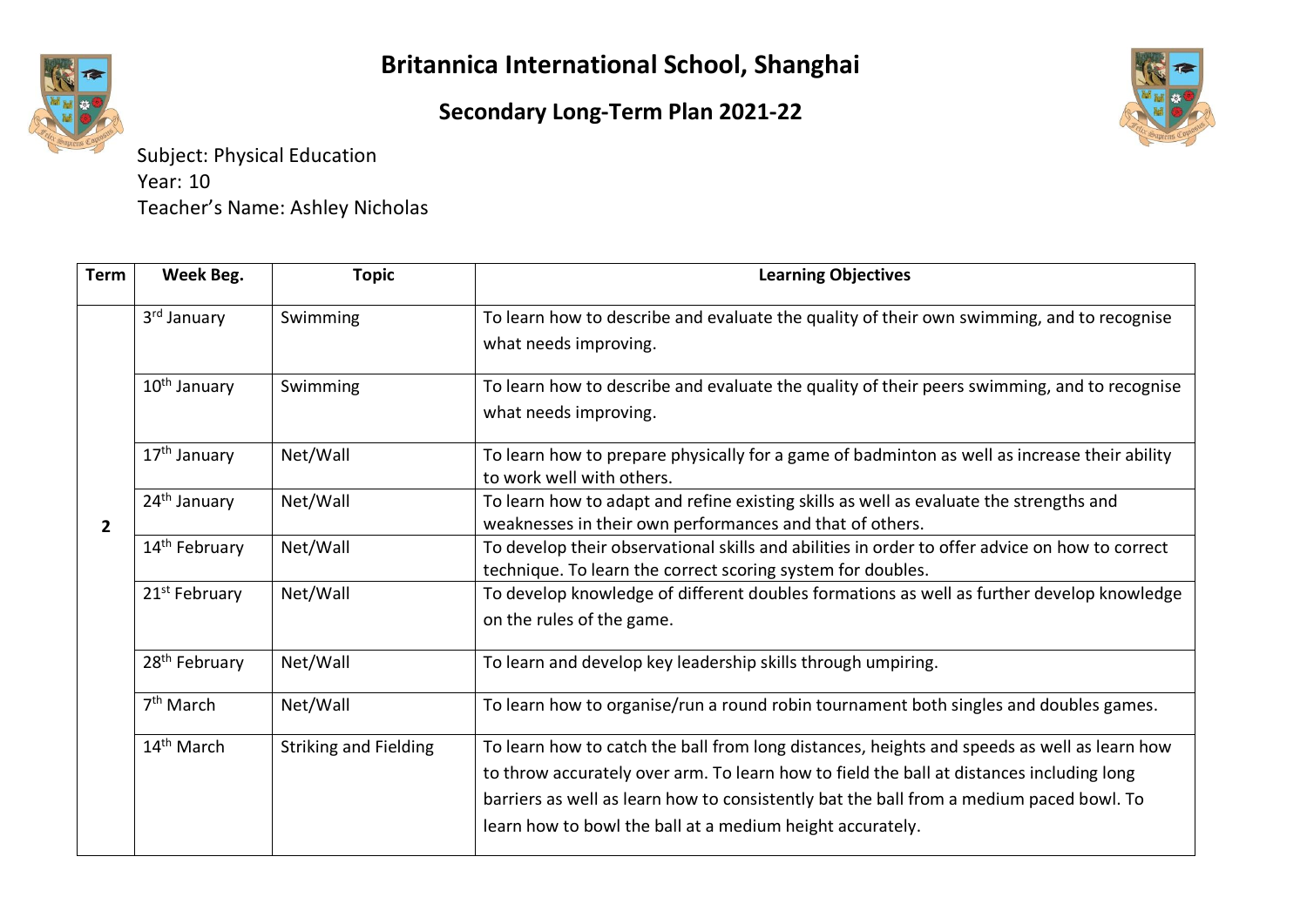

# **Secondary Long-Term Plan 2021-22**



Subject: Physical Education

Year: 10

Teacher's Name: Ashley Nicholas

|  | 21 <sup>st</sup> March | <b>Striking and Fielding</b> | To learn how to make team decisions appropriately as well as make the decision on who<br>catches the ball if two players go for it at the same time. To learn how to choose who plays<br>in what position on the field.                                                                                                                                 |
|--|------------------------|------------------------------|---------------------------------------------------------------------------------------------------------------------------------------------------------------------------------------------------------------------------------------------------------------------------------------------------------------------------------------------------------|
|  | 28 <sup>th</sup> March | <b>Striking and Fielding</b> | To learn how to identify an appropriate warm up to help skills in oncoming activities<br>(Rounders) as well as learn how to identify and name muscles that are being exercised<br>during activities. To gain an understanding of how to identify wide balls, no balls, high balls,<br>and body balls as well as know the score system and how to umpire |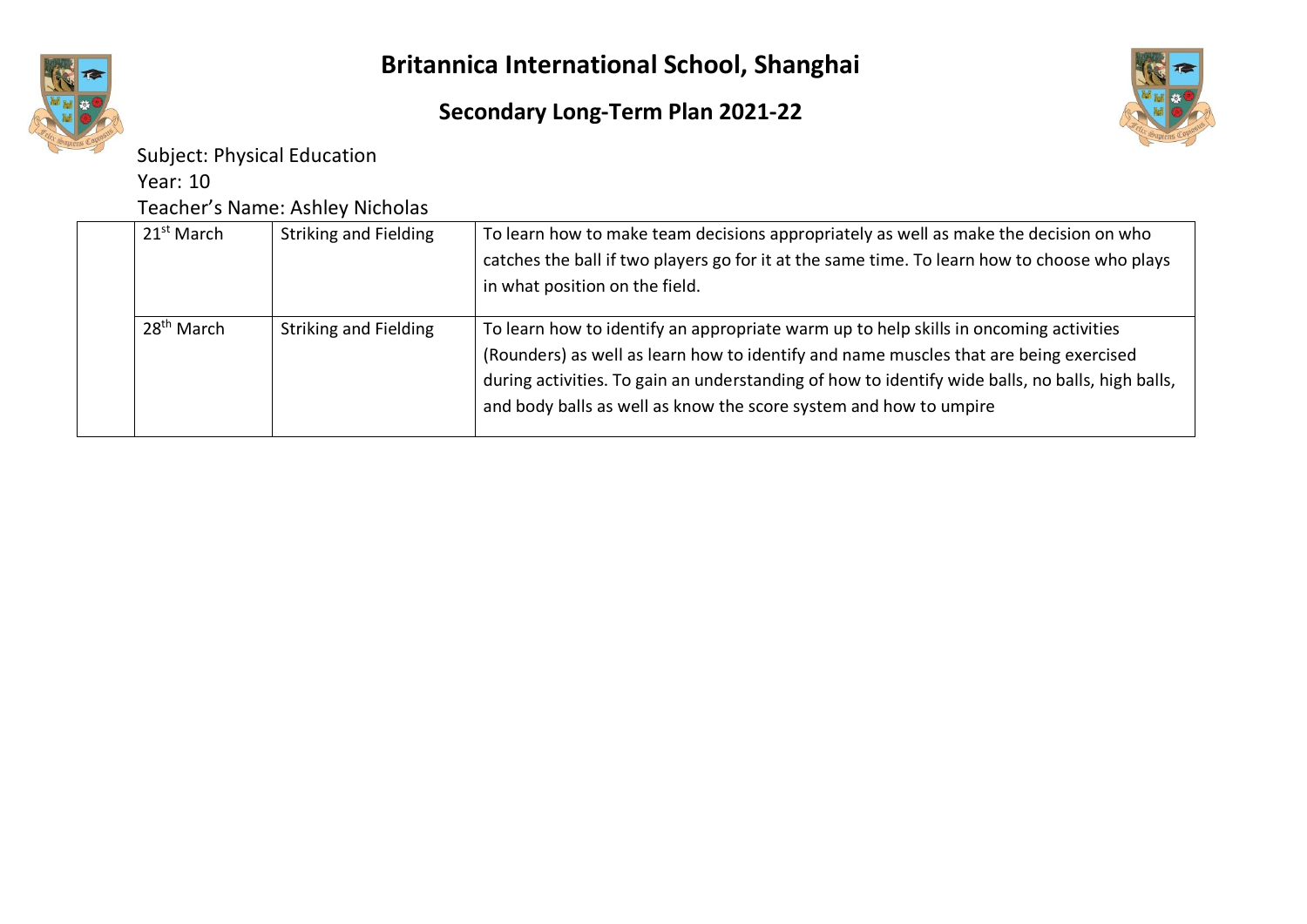# **Secondary Long-Term Plan 2021-22**



Subject: Mandarin

| Year: Y10 Native 0509      |  |
|----------------------------|--|
| Teacher's Name: Helen Zhao |  |

| Term         | Week Beg.                 | <b>Topic</b>                 | <b>Learning Objectives</b>                                                                  |
|--------------|---------------------------|------------------------------|---------------------------------------------------------------------------------------------|
|              | 3 <sup>rd</sup> January   | 千古风流人物                       | 运用不同的议论手法来完成议论文                                                                             |
|              |                           | <b>Historical and heroic</b> | Use different argumentation techniques to complete argumentation essays                     |
|              |                           | figures                      |                                                                                             |
|              | 10 <sup>th</sup> January  | 千古风流人物                       | 认识伏笔和烘托法                                                                                    |
|              |                           | <b>Historical and heroic</b> | 准确理解文章如何描述舍己为人者及贪生怕死者的不同, 能提炼关键词, 运用自己的                                                     |
| $\mathbf{2}$ |                           | figures                      | 语言完成习作                                                                                      |
|              |                           |                              | Know the foreshadowing and contrast                                                         |
|              |                           |                              | Accurately understand how the article describes the difference between those who sacrifice  |
|              |                           |                              | themselves and those who are afraid of life and fear of death, can refine keywords, and use |
|              |                           |                              | their own language to complete assignments                                                  |
|              | 17 <sup>th</sup> January  | 只缘身在此山中                      | 理解不同的描写手法                                                                                   |
|              |                           | Natural landscapes and       | 认识叠词、着色词的定义及其艺术效果                                                                           |
|              |                           | travelling                   | 认识古代山水游记这种文体的特点                                                                             |
|              |                           |                              | Understand different description techniques                                                 |
|              |                           |                              | Recognize the definitions and artistic effects of duplicated words and colored words        |
|              |                           |                              | Recognize the characteristics of this style of ancient landscape travel notes               |
|              | 24 <sup>th</sup> January  | 只缘身在此山中                      | 能准确的口头描述景物的特点                                                                               |
|              |                           | Natural landscapes and       | 准确的完成一篇描写景物的文章                                                                              |
|              |                           | travelling                   | Can accurately describe the characteristics of the scene verbally                           |
|              |                           |                              | Complete an article describing scenery accurately                                           |
|              | 14 <sup>th</sup> February | 只缘身在此山中                      | 理解说明顺序的定义及艺术效果                                                                              |
|              |                           | Natural landscapes and       | 认识引用说明、分类说明、举例说明的定义及艺术效果                                                                    |
|              |                           | travelling                   | Understand the definition and artistic effect of explanation order                          |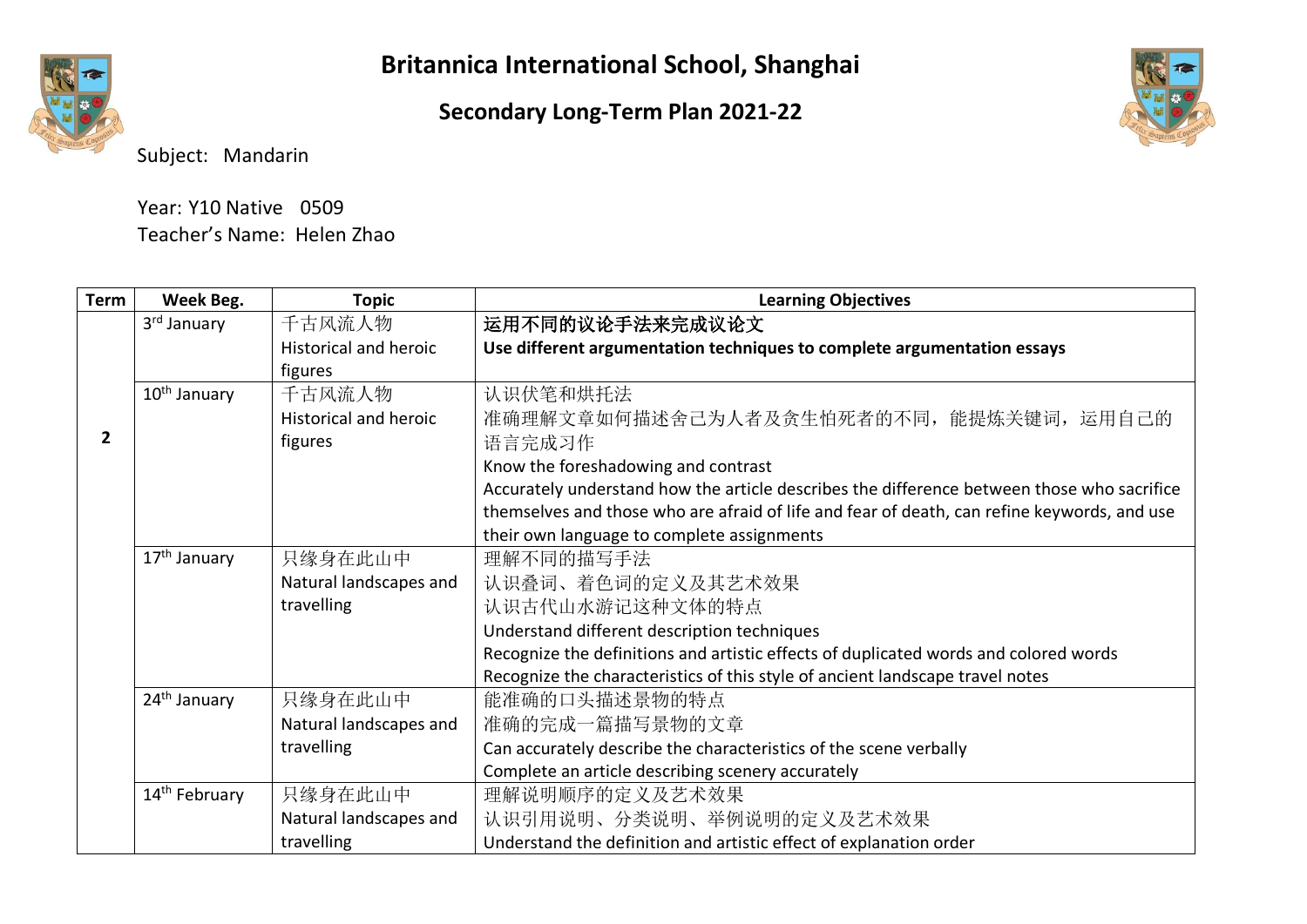**Secondary Long-Term Plan 2021-22**



Subject: Mandarin

#### Year: Y10 Native 0509 Teacher's Name: Helen Zhao

|                           |                          | Understand the definitions and artistic effects of citations, classifications, and examples  |
|---------------------------|--------------------------|----------------------------------------------------------------------------------------------|
| 21 <sup>st</sup> February | 只缘身在此山中                  | 理解文言文"古今词义"的特色和用法                                                                            |
|                           | Natural landscapes and   | 讨论如果朋友来自己的国家/地方旅游的话,应该选择自助游还是跟团游                                                             |
|                           | travelling               | Understand the characteristics and usage of "Ancient and Modern Word Meaning" in             |
|                           |                          | <b>Classical Chinese</b>                                                                     |
|                           |                          | Discuss whether friends should choose a self-guided tour or a group tour if they travel to   |
|                           |                          | their own country/region                                                                     |
| 28 <sup>th</sup> February | 只缘身在此山中                  | 准确理解, 综合并分析两篇文章的不同观点                                                                         |
|                           | Natural landscapes and   | 能提炼关键词, 运用自己的语言完成习作                                                                          |
|                           | travelling               | Accurately understand, synthesize and analyze the different viewpoints of the two articles   |
|                           |                          | Ability to refine keywords and use your own language to complete assignments                 |
| 7 <sup>th</sup> March     | 格物致知                     | 理解咏物寄意、借事说理及以小见大的说理方法                                                                        |
|                           | Virtues and attitudes to | 理解心理描写的定义及艺术效果                                                                               |
|                           | studying                 | 理解感叹句式和对比的定义及艺术效果                                                                            |
|                           |                          | Understand the meaning of chanting, reasoning through facts and reasoning methods            |
|                           |                          | Understand the definition and artistic effects of mental description                         |
|                           |                          | Understand the definition and artistic effects of exclamatory sentence patterns and contrast |
| 14 <sup>th</sup> March    | 格物致知                     | 运用借事说理的方法写作"一件难忘的事"                                                                          |
|                           | Virtues and attitudes to | Write "An Unforgettable Thing" by using reasonin                                             |
|                           | studying                 |                                                                                              |
| 21 <sup>st</sup> March    | 综合练习                     |                                                                                              |
|                           | End-of-term Revision     |                                                                                              |
| 28 <sup>th</sup> March    | <b>END of TERM EXAMS</b> |                                                                                              |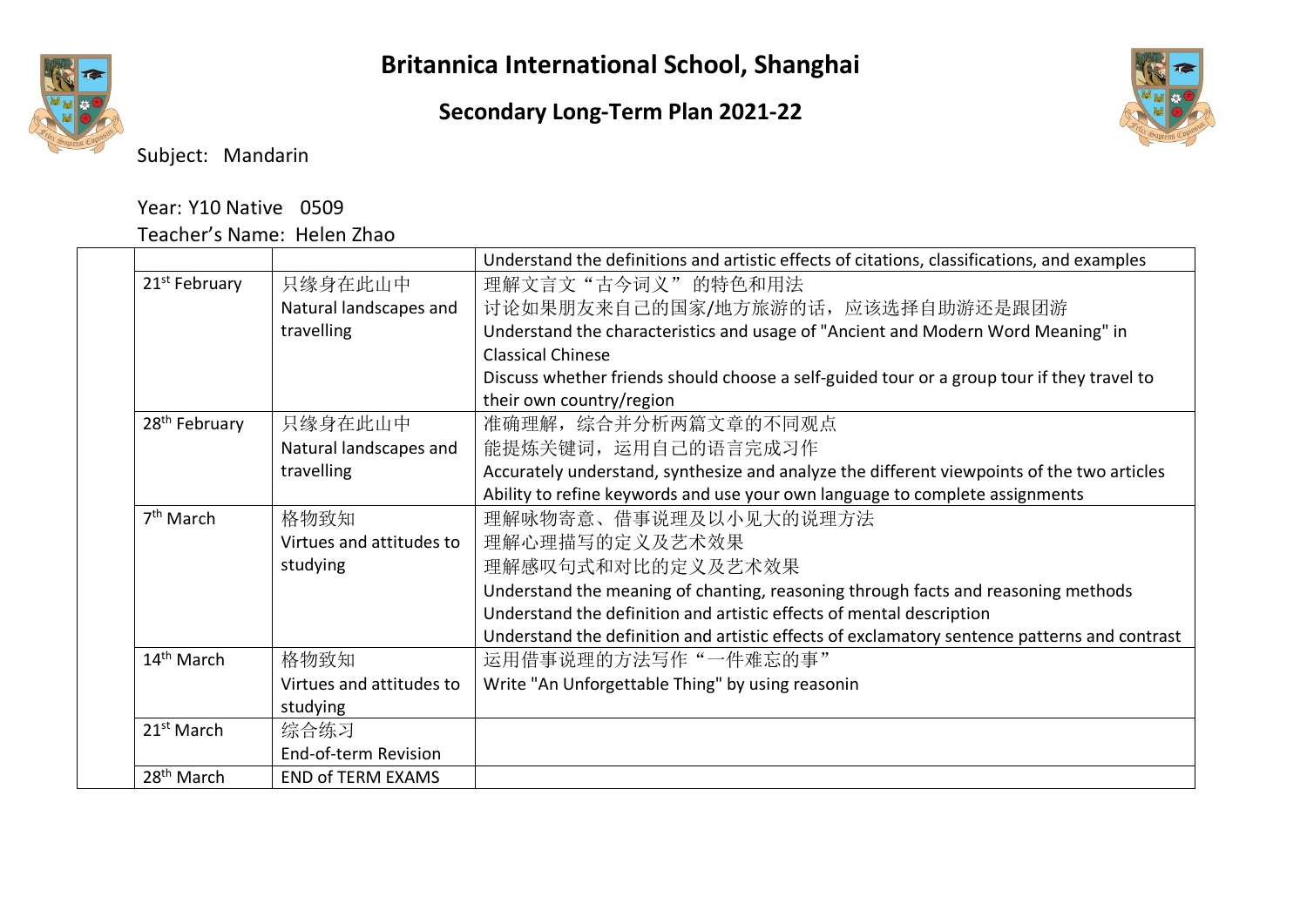# **Secondary Long-Term Plan 2021-22**



Subject: Mandarin foreign language Year: Y10 Non-native Teacher's Name: Lily Huang

| <b>Term</b>    | Week Beg.                 | <b>Topic</b>                | <b>Learning Objectives</b>                                                                  |  |
|----------------|---------------------------|-----------------------------|---------------------------------------------------------------------------------------------|--|
|                | 3rd January               | Chinese New Year and        | Learn vocabulary about the Chinese New Year and Mid-Autumn festival<br>$\bullet$            |  |
|                | $10th$ January            | Chinese festivals           | Read a blog about celebrating the Mid-Autumn Festival with family<br>$\bullet$              |  |
|                |                           |                             | Talk about your favourite Chinese festivals<br>$\bullet$                                    |  |
|                |                           |                             | Write an Essay about Chinese festivals and food<br>$\bullet$                                |  |
|                | 17 <sup>th</sup> January  | Weather and climate         | Read weather forecasts and compare the weather conditions in different cities<br>$\bullet$  |  |
| $\overline{2}$ |                           |                             | Understand conversations about weather and climate<br>$\bullet$                             |  |
|                |                           |                             | talk about the weather and climate in your own city<br>$\bullet$                            |  |
|                |                           |                             | Write a letter to a friend in China about the weather in your city<br>$\bullet$             |  |
|                | 24 <sup>th</sup> January  | Transportation              | Read guidelines on how tou get around in a city<br>$\bullet$                                |  |
|                |                           |                             | Listen to an announcement on a train<br>$\bullet$                                           |  |
|                |                           |                             | Talk about the different public and private modes of transport in your city<br>$\bullet$    |  |
|                |                           |                             | Respond to questions when buying train tickets<br>$\bullet$                                 |  |
|                |                           |                             | Write a letter to a friend to introduce the transportation system in your city<br>$\bullet$ |  |
|                | 14 <sup>th</sup> February | Travel experience           | Learn more vocabulary about travelling in China<br>$\bullet$                                |  |
|                |                           |                             | Read a diary and a narrative about travel experiences<br>$\bullet$                          |  |
|                |                           |                             |                                                                                             |  |
|                | 21 <sup>st</sup> February | Planning a trip             | Read a travel guide on how to plan a trip more efficiently<br>$\bullet$                     |  |
|                | 28 <sup>th</sup> February |                             | Write a letter about trip you have taken in the past<br>$\bullet$                           |  |
|                |                           |                             | Reserve a hotel room in Chinese<br>$\bullet$                                                |  |
|                |                           |                             | Talk about your travel plans<br>$\bullet$                                                   |  |
|                | 7 <sup>th</sup> March     | Public service and          | Read travel guidelines for travellers entering China<br>$\bullet$                           |  |
|                | 14 <sup>th</sup> March    | customs                     | Fill in an arrival card when entering China<br>$\bullet$                                    |  |
|                |                           |                             | Respond to questions appropriately at customs and in a bank and post office<br>$\bullet$    |  |
|                |                           |                             | Write a post card to your friend<br>$\bullet$                                               |  |
|                | 21 <sup>st</sup> March    | <b>End-of-unit Revision</b> |                                                                                             |  |